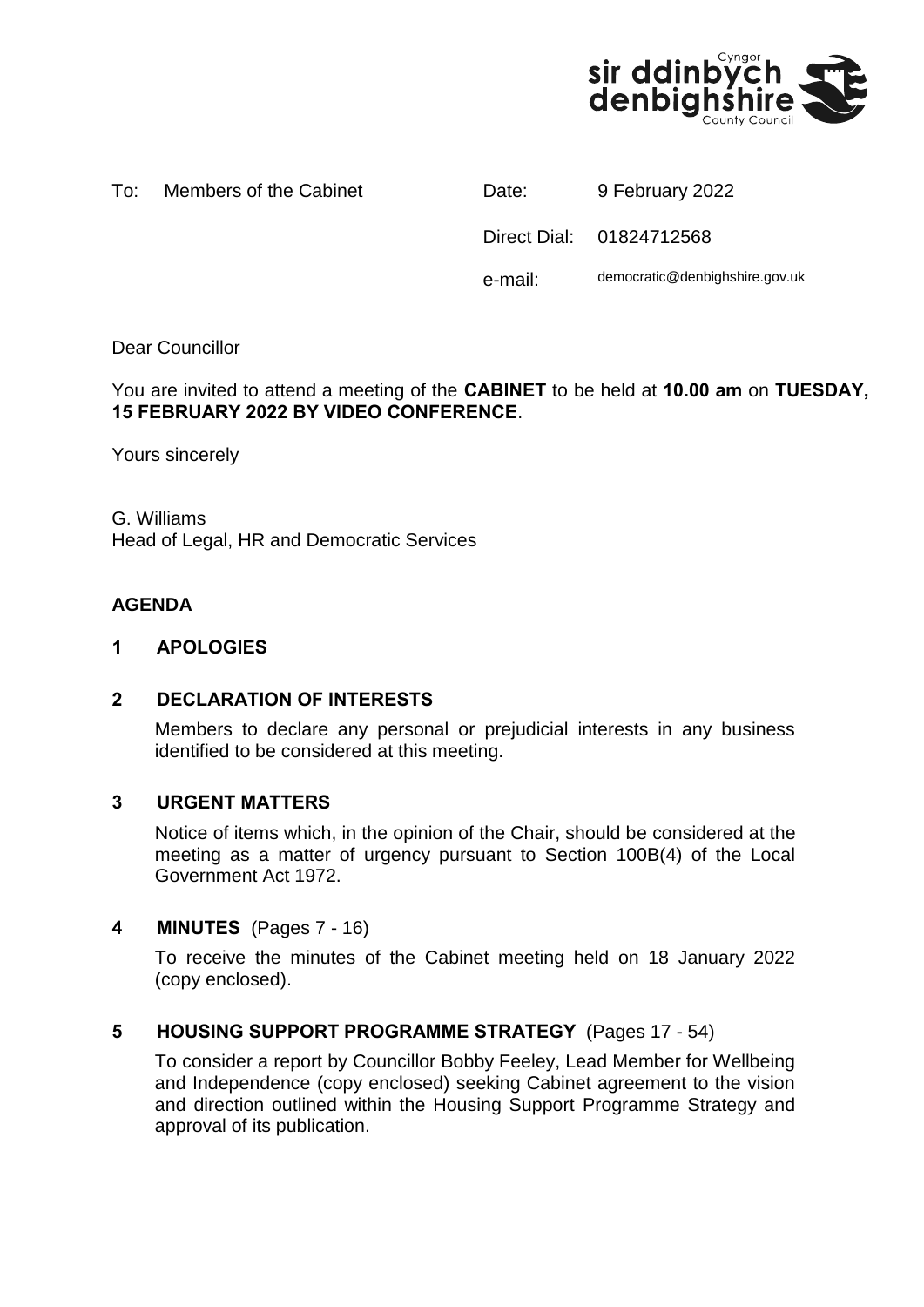#### **6 REGIONAL MEMORY ASSESSMENT SUPPORT SERVICE INVITATION TO TENDER (ITT) - AWARD OF CONTRACTS** (Pages 55 - 88)

To consider a report **(which includes confidential appendices)** by Councillor Bobby Feeley, Lead Member for Wellbeing and Independence (copy enclosed) seeking Cabinet approval to award three contracts following completion of an Invitation to Tender for the 'Regional Memory Assessment Support Service'.

## **7 PROPOSED SCHEME OF DELEGATED DECISION MAKING FOR LAND ACQUISITION (FREEHOLD AND LEASEHOLD) FOR CARBON SEQUESTRATION AND ECOLOGICAL IMPROVEMENT PURPOSES** (Pages 89 - 134)

To consider a joint report by Councillors Brian Jones, Lead Member for Waste, Transport and the Environment, Tony Thomas, Lead Member for Housing and Communities and Julian Thompson-Hill, Lead Member for Finance, Performance and Strategic Assets (copy enclosed) seeking Cabinet approval of a new scheme of delegated decision making for land acquisition (freehold/leasehold) for carbon sequestration and ecological improvement purposes.

# **8 QUEEN'S BUILDINGS RHYL - REQUEST FOR ADDITIONAL FUNDING** (Pages 135 - 158)

To consider a joint report by Councillors Hugh Evans, Leader and Lead Member for Economy and Corporate Governance and Julian Thompson-Hill, Lead Member for Finance, Performance and Strategic Assets (copy enclosed) updating Cabinet on the Queen's Buildings Rhyl project and seeking approval of the updated business case and for additional funding to deliver Phase 1.

# **9 RECOMMENDATIONS OF THE STRATEGIC INVESTMENT GROUP** (Pages 159 - 166)

To consider a report by Councillor Julian Thompson-Hill, Lead Member for Finance and Strategic Assets (copy enclosed) seeking Cabinet's support of projects identified for inclusion in the 2022/23 Capital Plan.

# **10 FINANCE REPORT** (Pages 167 - 184)

To consider a report by Councillor Julian Thompson-Hill, Lead Member for Finance, Performance and Strategic Assets (copy enclosed) detailing the latest financial position and progress against the agreed budget strategy.

# **11 CABINET FORWARD WORK PROGRAMME** (Pages 185 - 188)

To receive the enclosed Cabinet Forward Work Programme and note the contents.